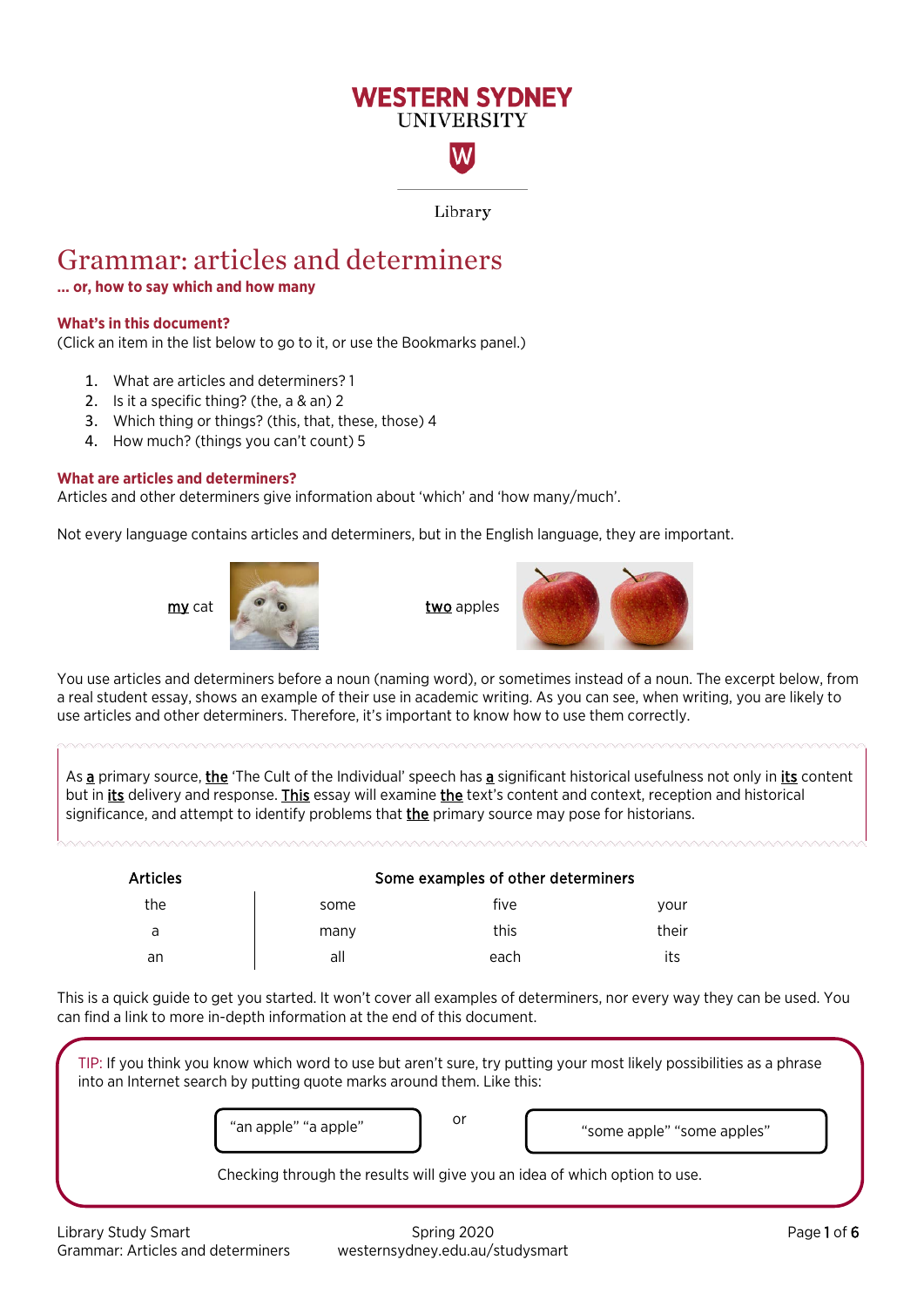#### <span id="page-1-0"></span>**Is it a specific thing? (the, a & an)**

The words 'the', 'a', and 'an' tell the listener/reader whether the thing you are talking/writing about is a specific thing known to them.

The technical term for these words is 'articles'.

### The

The technical term for 'the' is 'definite article' because it IS definite which specific thing is being referred to.

I ate the apple.





Say 'the' if you are sure that your listener knows which specific thing you are referring to.

For example, if they know there was only one apple, or perhaps one apple and some other fruit.

The spotlight effect and the illusion of transparency are two social psychological concepts that demonstrate *the* importance of our sense of self in our everyday lives.

In this example, the student has first used 'the' because they are referring to two specific named concepts. The student also immediately states which specific importance ("the importance of …")

You also use 'the' when your listener knows there is only one, or only one in that place.



I saw the moon. We are in the kitchen.



The White Australia Policy, which remained until 1973, was an act determined to keep Australia a racially white British country and to keep the coloured people out.

I ate an apple.

This assignment excerpt is an example of using 'the' when there is only one, because there was only one White Australia Policy.

# A, an

The technical term for 'a' and 'an' is 'indefinite article' because it's NOT definite which specific thing is being referred to.



If your listener doesn't know which specific apple you ate, say 'an apple' instead of 'the apple'.

For example, if there were several apples and you could have eaten any one of them.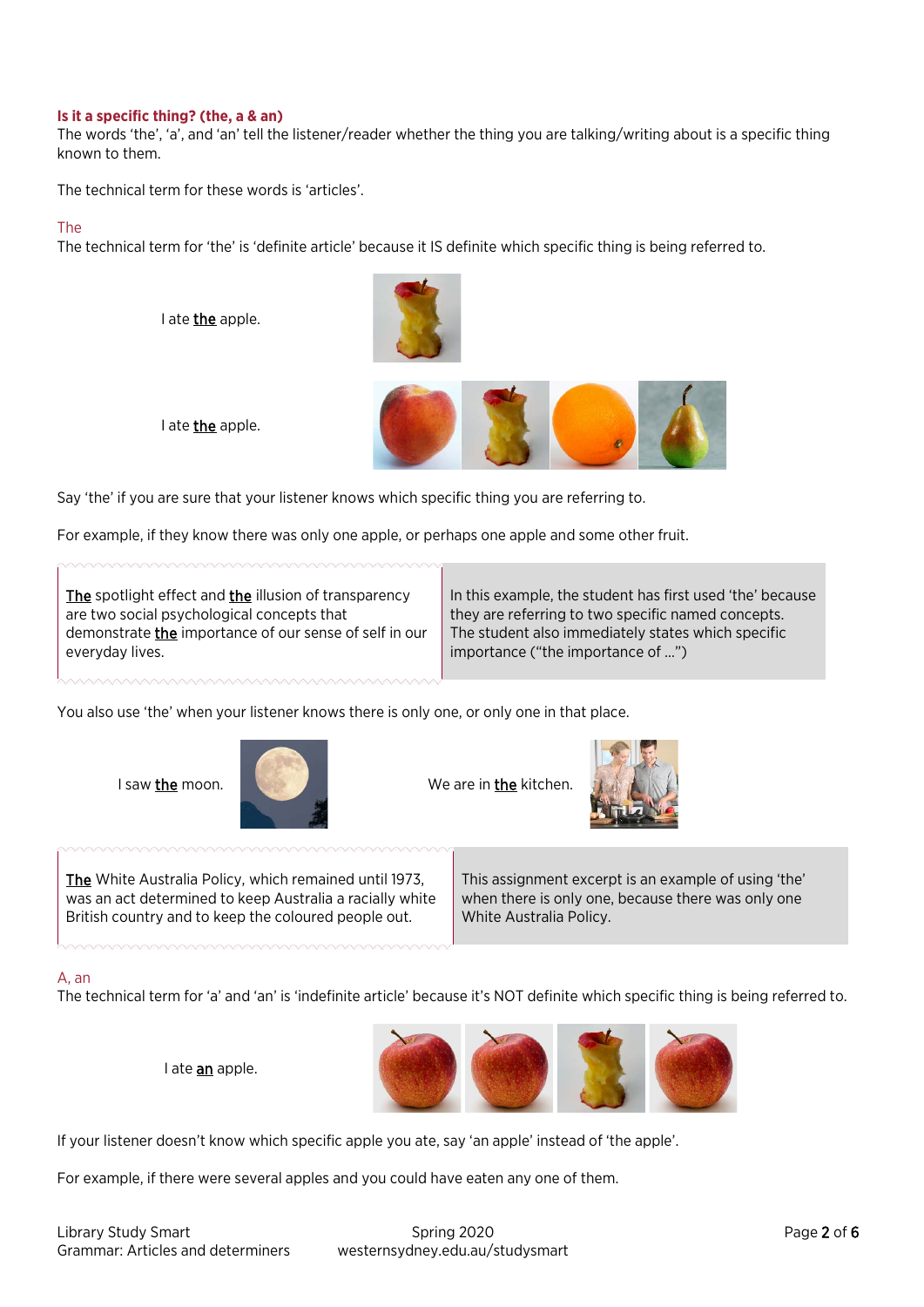$\triangle$  key aspect of sociological studies is the study of communication.

The use of 'a' in this example indicates that there is more than one key aspect, instead of one particular key aspect.

## $\Delta$  or an?

When do you say 'a' and when do you say 'an'?

It depends on the starting sound of the next word. If it starts with a sound like a 'vowel' (in English, the letters a, e, i, o, u), use 'an'. Having the 'n' of 'an' makes it easier to say and hear the separate words. If the next word doesn't start with a vowel sound, use 'a'.





Some words look different from how they sound. For example, 'university' ('yuniversity') and 'hour' ('our'). Do you use 'a' or 'an'? Use the word that's correct for how the word sounds.





An economic analysis of the pet care industry has highlighted **a** decline in dog healthcare spending.

This student has used 'a' or 'an' depending on the starting sound of the next word.

When you refer to a thing more than once

I chose an apple. I ate **the** apple.



When you write, you may find that you first mention a thing, then refer to it again. When this happens, choosing between 'a'/'an' and 'the' can sometimes be confusing.

When choosing between 'the' or 'a', ask yourself, "Does the listener/reader know which thing I'm referring to? Have I mentioned it already?"

In this example, when you first mention apples ('I chose an apple'), you could choose any apple, so there is no specific apple for your listener to know about. That is why you say 'an apple'. The second time, you say 'the apple', because you have already mentioned the apple (that you chose).

| Pollack and Matous (2019) conducted a case study to learn<br>whether a standard team building intervention would<br>improve communication in a team. The study found that<br>the intervention increased communication frequency and<br>comfort for team members. | In this example, the writer first mentions 'a' case study,<br>and 'an' intervention. The second time, the writer refers<br>to them as 'the' study and 'the' intervention, because<br>they have already mentioned them. |
|------------------------------------------------------------------------------------------------------------------------------------------------------------------------------------------------------------------------------------------------------------------|------------------------------------------------------------------------------------------------------------------------------------------------------------------------------------------------------------------------|
|------------------------------------------------------------------------------------------------------------------------------------------------------------------------------------------------------------------------------------------------------------------|------------------------------------------------------------------------------------------------------------------------------------------------------------------------------------------------------------------------|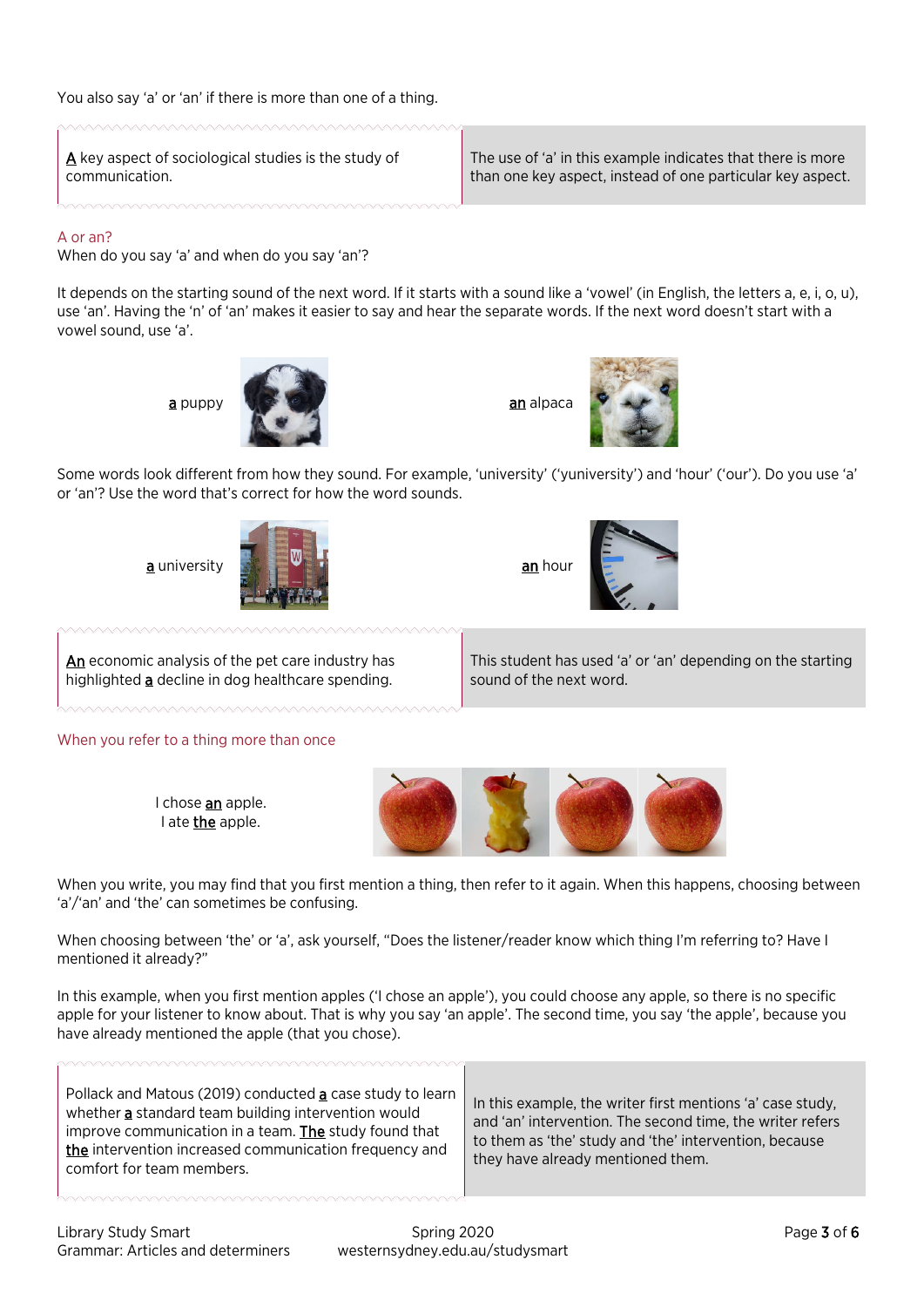## The difference between 'at university' and 'at a university'

It can be confusing when sometimes people say 'at university' or 'in hospital', instead of 'at a university' or 'in the hospital'.



I am at university.  $\frac{1}{2}$  My sister went to hospital.



These examples don't use articles. They only tell us the type of place. However, not using an article like this says that the people are there for the place's purpose. "At university" – I am a student; "to hospital" – my sister is a patient.

THINK: What other examples can you think of, where the people are there for the place's purpose and an article is not used? (Hint- one of them is also a place of study.)

I am at **a** university.



Here, the university could be any university. The person saying it could be there for any purpose, for example, a visitor.

My sister went to the hospital.



If the listener knows which hospital, you would say 'the hospital', for example, if they know your sister works at, or is visiting, a particular hospital. You are not saying that your sister is a patient. (American English is different: 'to the hospital' can be used for either patient or worker/visitor.)

Some practical changes I have made include decluttering my study space and making the most of quiet study spaces while at university, like the library.

In this excerpt from a reflective learning journal assignment, the student has not used an article for 'university' because they are at the university for its purpose – to study.

#### <span id="page-3-0"></span>**Which thing or things? (this, that, these, those)**

Some determiners tell your listener which specific thing or things you are referring to. They could 'point' to specific objects, or say whose they are.

#### Pointing

I ate this apple.

I ate **those** apples.



Use the words 'this', 'that', 'these' and 'those' only when your listener or reader knows which thing or things. When you write, you can 'point' to a thing if you have already mentioned it.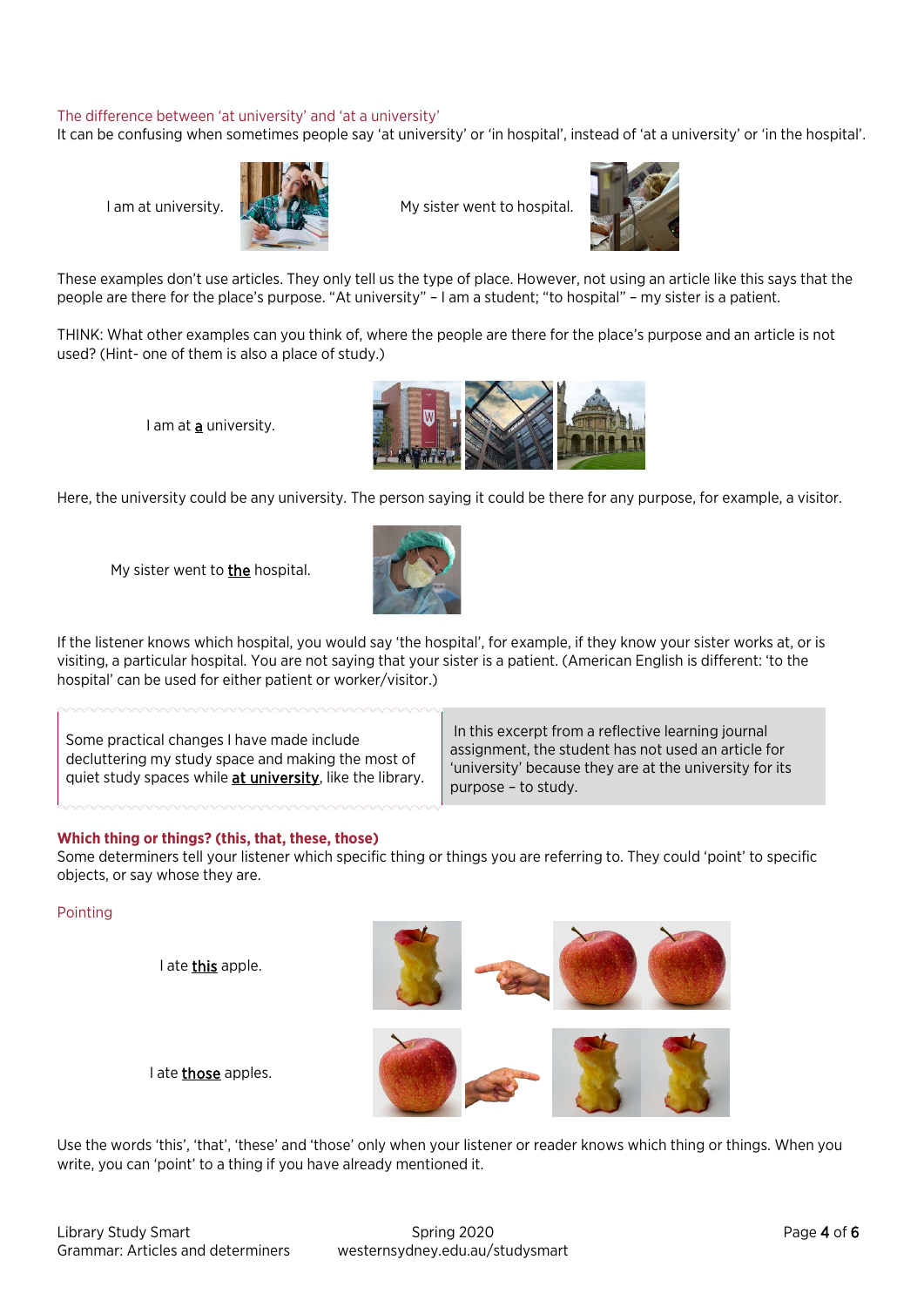Be careful, because you have to be clear when using words to point.

| I ate<br>a green apple.                                                                                                                                                                                      | Then I ate<br>a red apple. | This was my<br>favourite.                                                                                                                                                                                       |  |
|--------------------------------------------------------------------------------------------------------------------------------------------------------------------------------------------------------------|----------------------------|-----------------------------------------------------------------------------------------------------------------------------------------------------------------------------------------------------------------|--|
|                                                                                                                                                                                                              |                            | Which apple was your favourite?                                                                                                                                                                                 |  |
| The language data for <b>this</b> analysis was collected from a<br>native speaker of Standard German.                                                                                                        |                            | At left is a typical example where the document refers to<br>itself. Other examples include "This essay argues " or<br>"This research has shown ".                                                              |  |
|                                                                                                                                                                                                              |                            |                                                                                                                                                                                                                 |  |
| The locations they used to shoot the film were the actual<br>locations of the events of the murder. This was the film's<br>way to inject authenticity to the film by recreating rather<br>than representing. |                            | The example here demonstrates the word 'this' referring<br>to the information immediately before it. That is, 'this'<br>refers to the act of shooting the film at the locations of the<br>events of the murder. |  |
|                                                                                                                                                                                                              |                            |                                                                                                                                                                                                                 |  |
| TIP: A common writing mistake is to use unclear pointing words.                                                                                                                                              |                            |                                                                                                                                                                                                                 |  |

Always check that your reader can clearly tell which thing the word is pointing to. You could ask someone to check it for you if you are not sure.

# <span id="page-4-0"></span>**How much? (things you can't count)**

I ate applesauce.



You can't count applesauce. Often, when you can't count the thing, you don't use a determiner. If you are not sure, try using 'a' or 'an' before the word.

Alternatively, you can use some quantifiers to say how much there is, even when it's uncountable. Some quantifiers can be used for both countable and uncountable things, like in these two examples.



I ate some applesauce. I would like more applesauce.